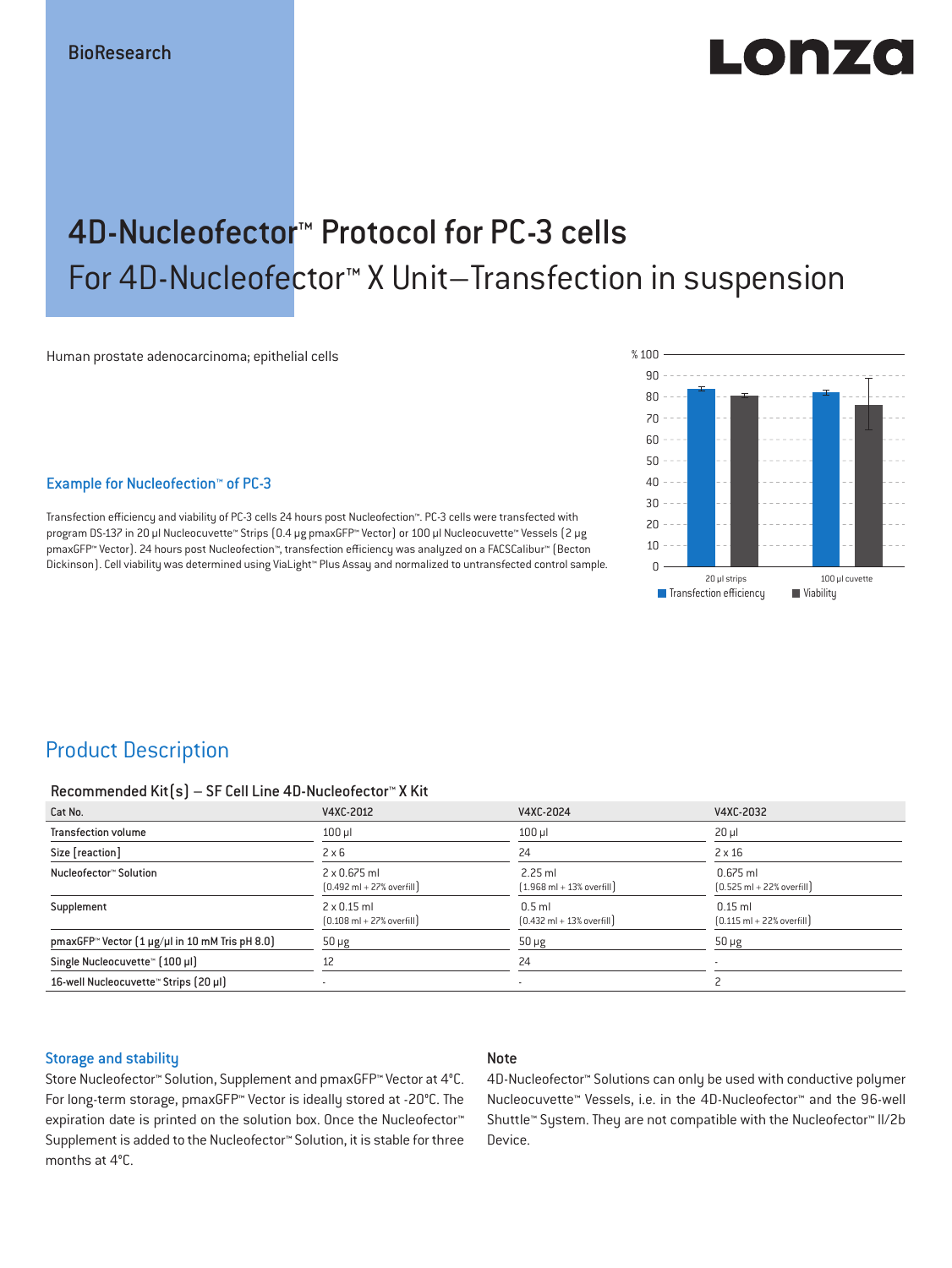## Required Material

#### Note

Please make sure that the supplement is added to the Nucleofector<sup>™</sup> Solution prior to use. For preparing aliquots, mix Nucleofector™ Solution and Supplement in a ratio of 4.5 : 1 (see Table 1).

- 4D-Nucleofector™ System (4D-Nucleofector™ Core and X Unit)
- Supplemented 4D-Nucleofector™ Solution at room temperature
- Supplied 100 µl single Nucleocuvette™ or 20 µl 16-well Nucleocuvette™ Strips
- Compatible tips for 20 µl Nucleocuvette™ Strips: epT.I.P.S. [US/ CDN: Eppendorf North America, Cat. No. 2491.431, Rest of World: Eppendorf AG, Cat. No. 0030073.266], Matrix TallTips™ [Matrix Technologies Corp., Cat. No. 7281] or LTS Tips [Rainin Instrument, LLC, Cat. No. SR-L10F, SR/SS-L250S, SR/SS-L300S]. Before using other types of pipette tips, please ensure they reach the bottom of the Nucleocuvette™ wells without getting stuck
- Supplied pmaxGFP™ Vector, stock solution 1 μg/μl

#### Note

When using pmaxGFP™ Vector as positive control, dilute the stock solution to an appropriate working concentration that allows pipetting of the recommended amounts per sample (see Table 3). Make sure that the volume of substrate solution added to each sample does not exceed 10% of the total reaction volume (2 μl for 20 μl reactions; 10 μl for 100 μl reactions).

- Substrate of interest, highly purified, preferably by using endotoxin-free kits; A260:A280 ratio should be at least 1.8
- Cell culture plates of your choice
- For detaching cells: 0.5 mg/ml Trypsin and 0.2 mg/ml EDTA in PBS and supplemented culture media or PBS/0.5% BSA
- Culture medium: Formulated F-12K medium (Kaighn's Modification of Ham's F-12 Medium) supplemented with 10% FCS, 100 μg/ml streptomycin, 100 U/ml Penicillin, 2 mM Ultraglutamine 1 (Lonza; Cat. No. BE17-605E/U1)
- Prewarm appropriate volume of culture medium to 37°C (see Table 2)
- Appropriate number of cells/sample (see Table 3)

## 1. Pre Nucleofection™

#### Cell culture recommendations

- 1.1 Replace media every 2 days
- 1.2 Passage cells at  $85 90$  % confluency. Cells should not be used for Nucleofection™ after passage number 30
- 1.3 Seed out  $1.7 2 \times 10^4$  cells/cm<sup>2</sup>
- 1.4 Subculture 2 3 days before Nucleofection™
- 1.5 Optimal confluency/density for Nucleofection™: 80 90 %. Higher cell densities may cause lower Nucleofection™ Efficiencies

#### **Trupsinization**

- 1.6 Remove media from the cultured cells and wash cells once with 0.5 mg/ml Trypsin and 0.2 mg/ml EDTA in PBS
- 1.7 For harvesting, incubate the cells ~5 minutes at 37°C with an appropriate volume of indicated trypsinization reagent (please see required material)
- 1.8 Neutralize trypsinization reaction with supplemented culture medium or PBS/0.5% BSA once the majority of the cells (>90 %) have been detached

## 2. Nucleofection™

For Nucleofection™ Sample contents and recommended Nucleofector™ Program, please refer to Table 3.

- 2.1 Please make sure that the entire supplement is added to the Nucleofector™ Solution
- 2.2 Start 4D-Nucleofector™ System and create or upload experimental parameter file (for details see device manual)
- 2.3 Select/Check for the appropriate Nucleofector™ Program (see Table 3)
- 2.4 Prepare cell culture plates by filling appropriate number of wells with desired volume of recommended culture media (see Table 2) and pre-incubate/equilibrate plates in a humidified 37°C/5% CO<sub>2</sub> incubator
- 2.5 Pre-warm an aliquot of culture medium to 37°C (see Table 2)
- 2.6 Prepare plasmid DNA or pmaxGFP™ Vector or siRNA (see Table 3)
- 2.7 Harvest the cells by trypsinization (please see  $1.6 1.8$ )
- 2.8 Count an aliquot of the cells and determine cell density
- 2.9 Centrifuge the required number of cells (see Table 3) at 90xg for 10 minutes at room temperature. Remove supernatant completely
- 2.10 Resuspend the cell pellet carefully in room temperature 4D-Nucleofector™ Solution (see Table 3)
- 2.11 Prepare mastermixes by dividing cell suspension according to number of substrates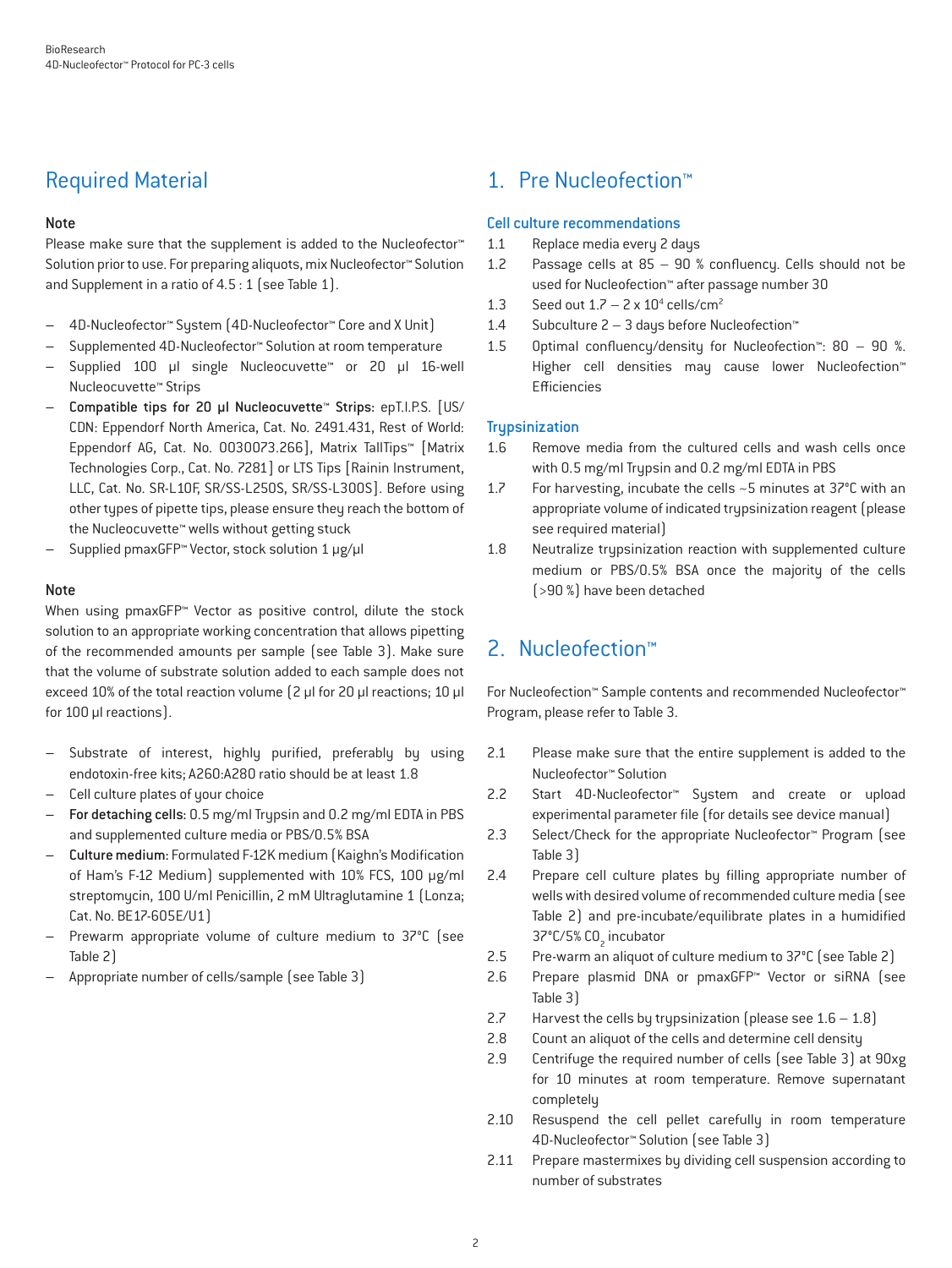- 2.12 Add required amount of substrates to each aliquot (max. 10%) of final sample volume)
- 2.13 Transfer mastermixes into the Nucleocuvette™ Vessels

#### Note

As leaving cells in Nucleofector™ Solution for extended periods of time may lead to reduced transfection efficiency and viability it is important to work as quickly as possible. Avoid air bubbles while pipetting

- 2.14 Gently tap the Nucleocuvette™ Vessels to make sure the sample covers the bottom of the cuvette
- 2.15 Place Nucleocuvette™ Vessel with closed lid into the retainer of the 4D-Nucleofector™ X Unit. Check for proper orientation of the Nucleocuvette™ Vessel
- 2.16 Start Nucleofection™ Process by pressing "Start" on the display of the 4D-Nucleofector™ Core Unit (for details, please refer to the device manual)
- 2.17 After run completion, carefully remove the Nucleocuvette™ Vessel from the retainer
- 2.18 Incubate Nucleocuvette™ 10 minutes at room temperature
- 2.19 Resuspend cells with pre-warmed medium (for recommended volumes see Table 2). Mix cells by gently pipetting up and down two to three times. When working with the 100 µl Nucleocuvette™ use the supplied pipettes and avoid repeated aspiration of the sample
- 2.20 Plate desired amount of cells in culture system of your choice (for recommended volumes see Table 2).

### 3. Post Nucleofection™

3.1 Incubate the cells in humidified  $37^{\circ}$ C/5% CO<sub>2</sub> incubator until analysis. Gene expression or down regulation, respectively, is often detectable after only 4 – 8 hours

## Additional Information

For an up-to-date list of all Nucleofector™ References, please refer to: www.lonza.com/nucleofection-citations

For more technical assistance, contact our Scientific Support Team:

#### USA /Canada

Phone: 800 521 0390 (toll-free) Fax: 301 845 8338 E-mail: scientic.support@lonza.com

#### Europe and Rest of World

Phone: +49 221 99199 400 Fax: +49 221 99199 499 E-mail: scientific.support.eu@lonza.com

#### Lonza Cologne GmbH

50829 Cologne, Germany

Please note that the Nucleofector™ Technology is not intended to be used for diagnostic purposes or for testing or treatment in humans.

The Nucleofector™ Technology, comprising Nucleofection™ Process, Nucleofector™ Device, Nucleofector™ Solutions, Nucleofector ™ 96-well Shuttle™ System and 96-well Nucleocuvette™ plates and modules is covered by patent and/or patent-pending rights owned by Lonza Cologne GmbH.

Nucleofector, Nucleofection, 4D-Nucleofector, Nucleocuvette and maxGFP are registered trademarks of the Lonza Cologne GmbH in Germany and/or U.S. and/or other countries.

Other product and company names mentioned herein are the trademarks of their respective owners.

This kit contains a proprietary nucleic acid coding for a proprietary copepod fluorescent protein intended to be used as a positive control with this Lonza product only. Any use of the proprietary nucleic acid or protein other than as a positive control with this Lonza product is strictly prohibited. USE IN ANY OTHER APPLICATION REQUIRES A LICENSE FROM EVROGEN. To obtain such a license, please contact Evrogen at license@evrogen. com.

The CMV promoter is covered under U.S. Patents 5,168,062 and 5,385,839 and its use is permitted for research purposes only. Any other use of the CMV promoter requires a license from the University of Iowa Research Foundation, 214 Technology Innovation Center, Iowa City, IA 52242.

Unless otherwise noted, all trademarks herein are marks of the Lonza Group or its affiliates. The information contained herein is believed to be correct and corresponds to the latest state of scientific and technical knowledge. However, no warranty is made, either expressed or implied, regarding its accuracy or the results to be obtained from the use of such information and no warranty is expressed or implied concerning the use of these products. The buyer assumes all risks of use and/or handling. Any user must make his own determination and satisfy himself that the products supplied by Lonza Group Ltd or its affiliates and the information and recommendations given by Lonza Group Ltd or its affiliates are (i) suitable for intended process or purpose, (ii) in compliance with environmental, health and safety regulations, and (iii) will not infringe any third party's intellectual property rights.

© Copyright 2015, Lonza Cologne GmbH. All rights reserved. D4XC-2016\_2015-07